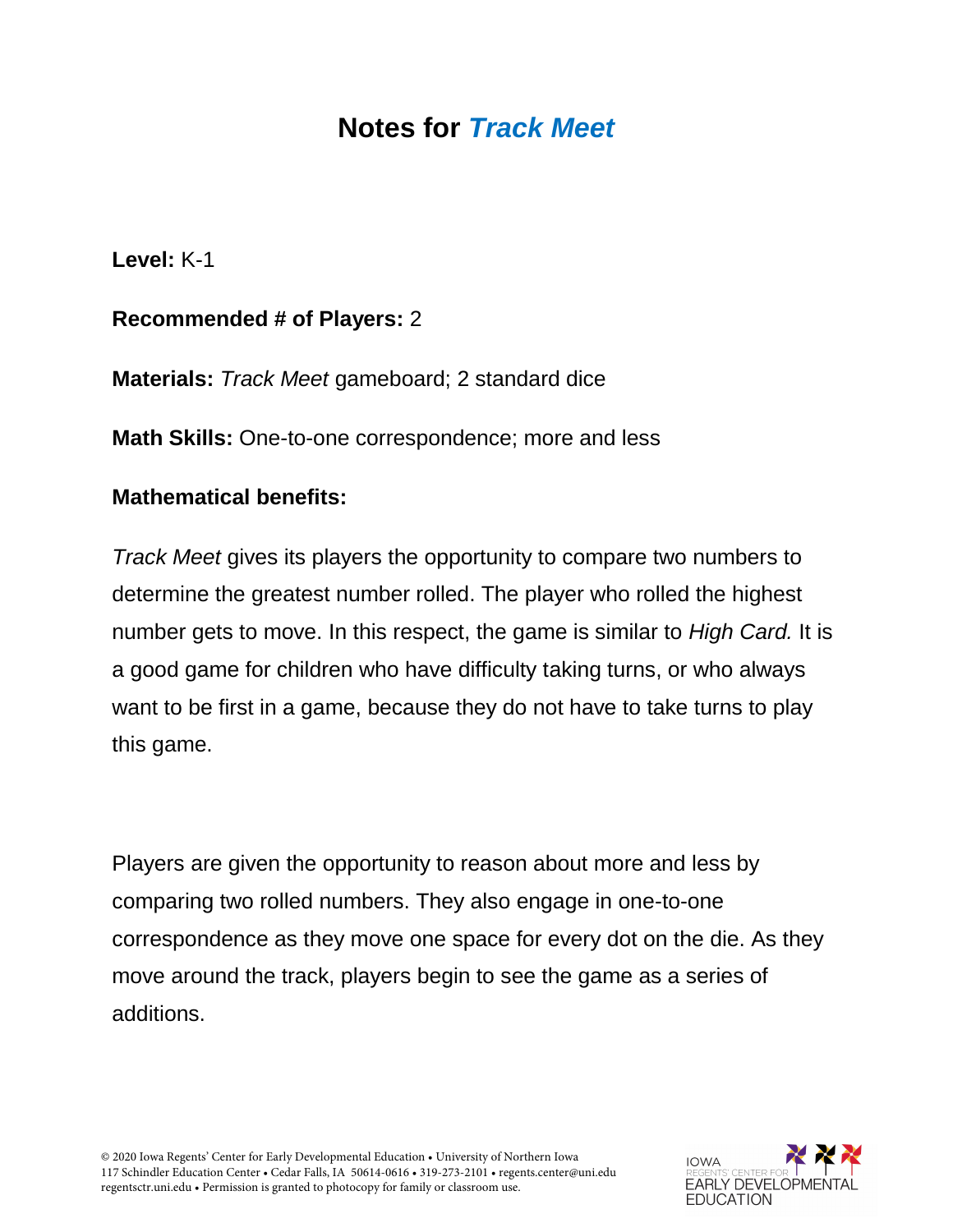# **Track Meet**

(2 players)

**Materials:** *Track Meet* game board; 2 markers; 2 dice

**Objective:** To be the one who crosses the finish line first.

## **To Play:**

- 1. Each player takes a marker and one of the dice.
- 2. Both players roll their dice at the same time.
- 3. The player with the highest number moves his or her marker that number of spaces.
- 4. Notice that each time players roll their dice, only one player moves a marker.



- 5. If a player lands on a space that is already taken, both markers stay on the space.
- 6. The first player to move his or her marker all the way around the track wins.



© 2020 Iowa Regents' Center for Early Developmental Education • University of Northern Iowa 117 Schindler Education Center • Cedar Falls, IA 50614-0616 • 319-273-2101 • regents.center@uni.edu regentsctr.uni.edu • Permission is granted to photocopy for family or classroom use.